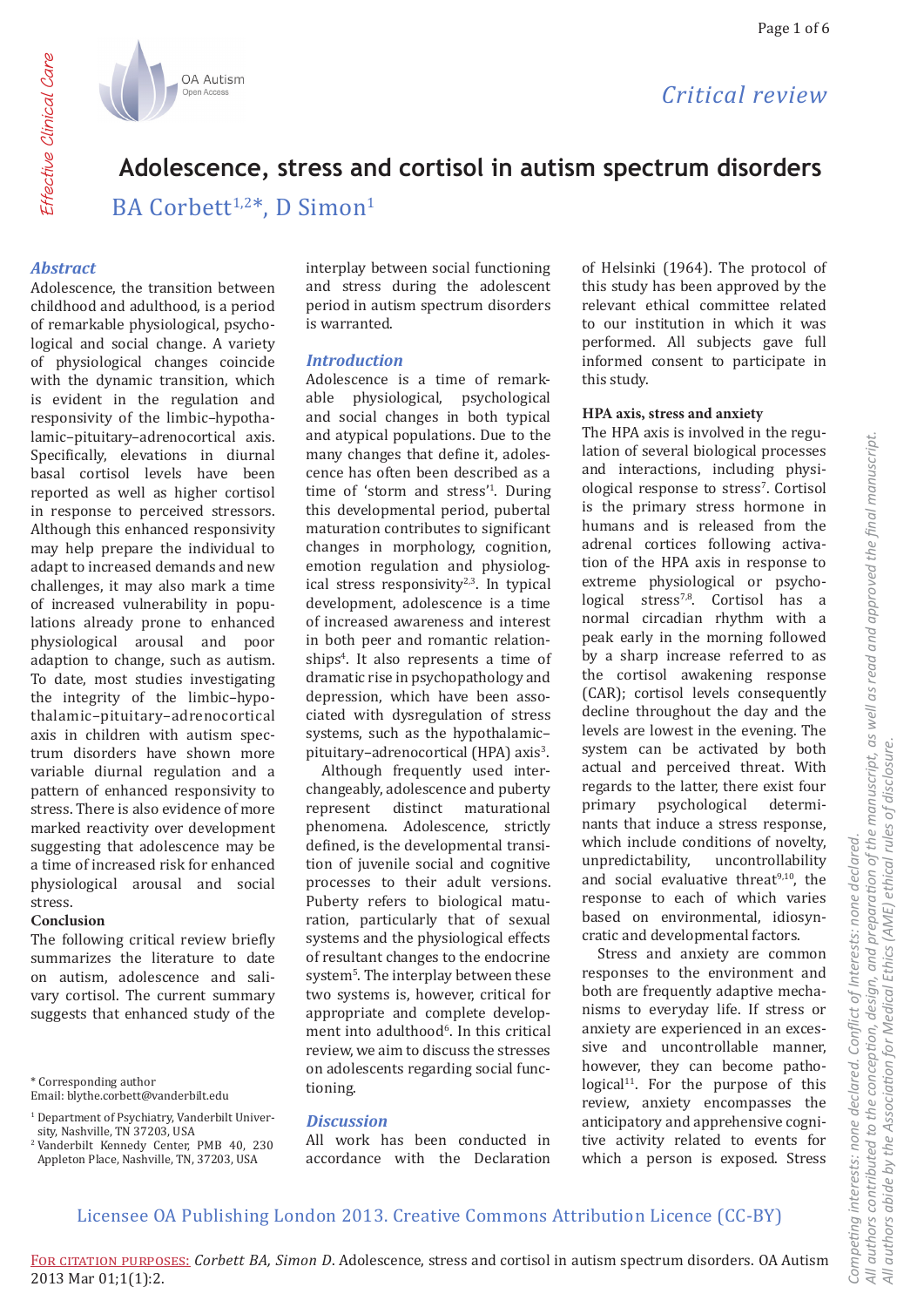refers to the physiological reactivity in response to events, including activation of primary stress systems, such as the HPA axis. Although these states are highly correlated to each other in many circumstances, they are not synonymous and disjunction between the two does occur. Children with autism, for example, show a lack of correspondence between stress and anxiety in various circumstances<sup>12</sup>.

### **Adolescence and the HPA axis**

A variety of physiological changes coincide with the dynamic transition from childhood to adolescence, including the regulation and responsivity of the HPA axis. Characterization of physiological change in this system across the adolescent transition in typical and atypical development is important for characterizing developmental variation<sup>13</sup> as well as marking the end of childhood and the beginning of adult biological  $responents<sup>14</sup>$ .

The HPA axis, by nature, is adaptive to environmental change; yet, there is an underlying trait-like diurnal fluctuation. During the critical developmental adolescent period, there is an apparent maturation of the circadian rhythm revealing higher basal cortisol levels in older adolescents14–16. A recent longitudinal study assessing the stability and individual variability of HPA axis maturation in 357 youth studied at four assessments (aged 9–15 years) revealed flatter circadian rhythms and higher cortisol values as youth matured based on chronological age and physical development<sup>17</sup>. Gender differences have also been identified. For example, compared to male adolescents across development, females often show higher cortisol levels and more robust circadian rhythms<sup>17</sup> and symptoms of anxiety and depression have been linked with enhanced cortisol reactivity in girls $14$ .

Changes in normative stress responsivity during the adolescent transition have been documented.

The puberty-HPA stress hypothesis proposes enhanced stress reactivity with the emergence of sexual maturation<sup>14</sup>. Investigation of 82 healthy children and adolescents showed developmental differences based on several physiological indices of arousal<sup>18</sup>. Similarly, in a large cohort of children and adolescents aged 9–17 years, biological reactivity (i.e. cortisol) increased in anticipation of a social stressor based on both age and puberty19. This finding was especially notable during the mid-adolescence to advanced stages of pubertal development. It has been proposed that the anticipatory rise in cortisol may be associated with changes in cognitive processes that may in turn contribute to more worry prior to social evaluation<sup>20</sup>. The enhanced responsivity may help prepare the individual to adapt to increased demands and new challenges. However, it may also mark a time of increased vulnerability in populations already prone to enhanced physiological arousal and poor adaption to change such as autism<sup>18</sup>.

## **Adolescence and autism**

Adolescence poses a number of serious challenges in typical development provoking anxiety and stress as youth place new importance on peer relationships and begin to develop romantic relationships<sup>21</sup>. Peer rejection in adolescents is a major contributor to anxiety $22$ , and impairments in social skills inherent to autism spectrum disorders (ASD) become increasingly more apparent in adolescence due to the enhanced complexity and demand for competence during this period of time<sup>23</sup>. As a result, children with ASD often develop significant social anxiety directly related to their social impairments $24$ . In addition to anxiety resulting from altered interactions related to social ability, greater awareness of their impairments may also be a significant contributing factor to anxiety<sup>23</sup>. Thus, these and other findings have

Page 2 of 6

fostered growing attention on the co-occurrence of anxiety in adolescents with ASD.

It has been estimated that between 11% and 84% of children with ASD experience anxiety that impairs everyday function $25$  and 42–55% have a co-morbid anxiety disorder<sup>26,27</sup>. Furthermore, anxiety symptoms impact many areas of functioning, including restless behaviour and sleep difficulties<sup>28</sup>. Therefore, addressing anxiety in ASD is a major concern. Additionally, stress and anxiety have been shown to be significant contributors to specific difficulties, such as loneliness and social withdrawal that may compound already inhibited social abilities. Risk of psychopathologies, already frequently associated with adolescence, such as depression, are also elevated in children with ASD29 and there is evidence that anxiety may arise or even worsen during adolescence $30,31$ . As such, it is important to address underlying causes of stress and anxiety in children with ASD, while remaining mindful of differences from typically developing children. For example, it has been shown that compared with their typically developing peers, children with ASD experience elevated stress and anxiety in both social and non-social contexts, and that repeated exposure to stressors often amplifies the physiological stress response as opposed to attenuating  $it^{32,33}$ . This altered vulnerability to dysregulated arousal emphasizes the importance of judicious application of interventions shown to be effective for anxiety treatment in ASD, such as cognitive behavioural therapy34,35.

The overall trajectory of autism symptoms and resultant behaviours over maturation is the subject of conflicting reports. An early study suggested deterioration of symptom profile during the onset of puberty<sup>36</sup>. Similarly, behavioural decompensation requiring intervention was reported in a series of case reports<sup>37</sup>. Although there are various physi-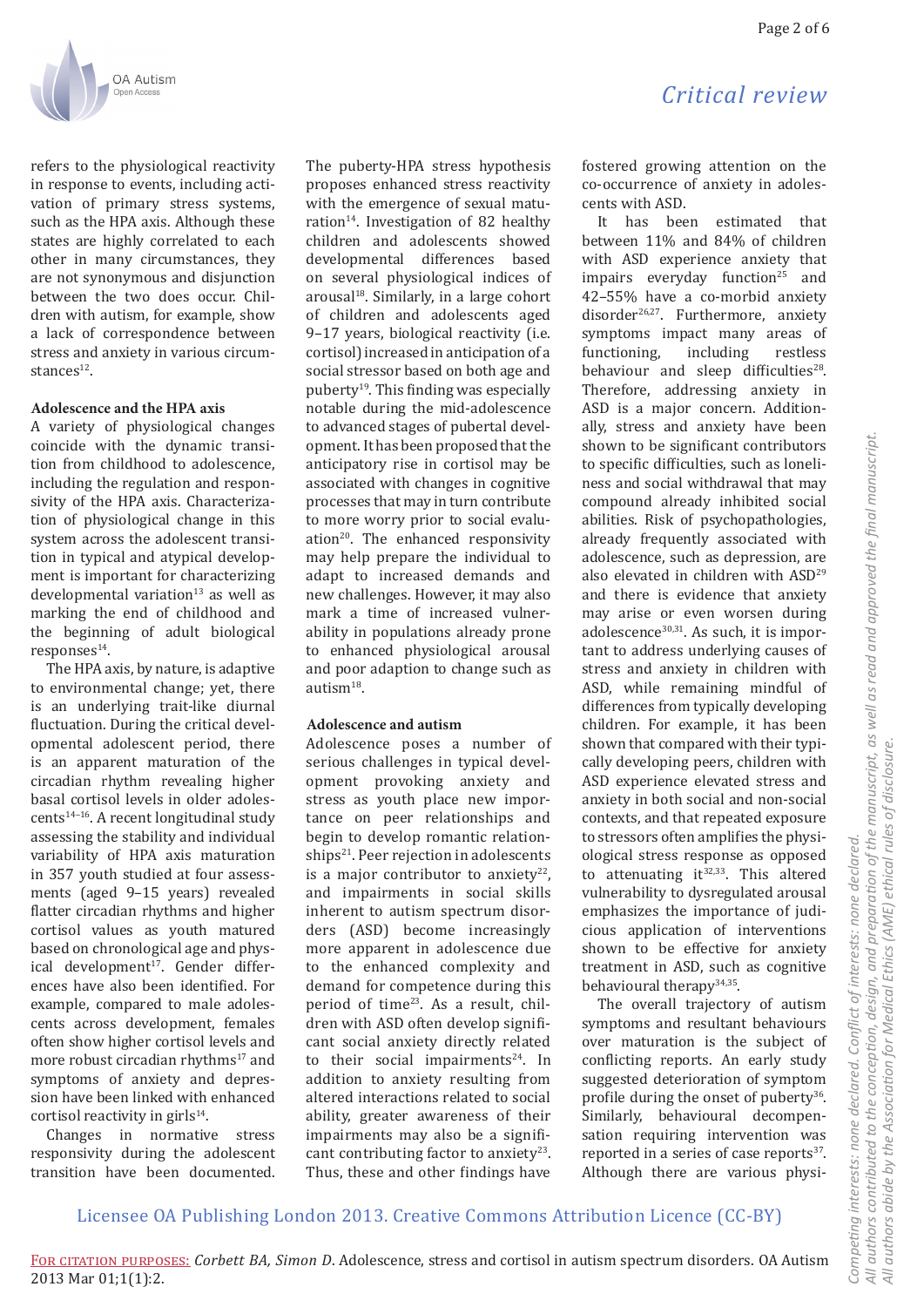

ological changes potentially contributing to a worsening of symptom presentation, it has been suggested that sex hormones acting on DNA methylation at the RELN promoter may be an important factor<sup>38</sup>. Conflicting with these findings, other studies have found that autism symptoms and maladaptive behaviours tend to decrease in participants aged 10 years and above over long periods of time<sup>39</sup>.

Another study following 242 subjects over 4.5 years found the greatest improvement in autism symptoms and maladaptive behaviour during puberty, with overall symptom trajectory decaying after exit from high school<sup>40</sup>. It is imnortant to note that reductions in disability-related services have been proposed as a possible explanation for this trajectory. Taken together, it is clear that significant work remains in establishing a framework for understanding changes in overall autism symptom profiles, behaviour and mood during adolescence.

## HPA axis in autism

The majority of characterizations of diurnal fluctuations and reactivity of the HPA axis in ASD have been conducted in children. Whereas lower functioning children with autism have been shown to exhibit atypical diurnal regulation of the HPA axis<sup>41</sup>, higher functioning children with ASD show a normal temporal placement of cortisol secretion<sup>42-44</sup>. However, the rhythm tends to be much more variable from day-to-day compared with that of typically developing children, especially the morning values<sup>42,45</sup>. Additionally, evening values are higher<sup>45</sup> and have been associated with increased stress related to poor response to changes throughout the day<sup>45,46</sup>. Children with autism also tend to show a more sluggish response to adrenocorticotropic hormone stimulation<sup>43</sup> and lower serum concentrations have also been reported<sup>47</sup>.

Our ability to adapt to changing circumstances and novelty is in part

modulated by the HPA axis and in particular the CAR. Developmental factors may play a role in the CAR as suggested by studies examining the presence and frequency of the CAR in children and adolescents with ASD. Brosnan et al.<sup>48</sup> examined the presence of the CAR in a group of 20 adolescent males with Asperger syndrome and 18 typically developing control youth aged between 11 and 16 years. All participants showed a normal diurnal decline of cortisol: however, the CAR was absent in a maiority of the youth with Asperger syndrome. The authors speculated that poor response to changes in individuals with Asperger syndrome may be due to refractory HPA axis; specifically, the CAR. More recently, Zinke et al.<sup>49</sup> investigated the CAR in a group of 15 high-functioning children with autism compared with 25 typically developing children aged 6-12 years and showed similar cortisol levels and frequency of the CAR between the groups. Taken together, developmental changes occurring between childhood and adolescents may be contributing to the observed differences. Distinctions in the diagnostic categories (i.e. Asperger syndrome versus HFA) or level of severity may also be plaving a role.

Regarding response to stress, higher cortisol levels have been reported in children with ASD in response to non-social stimuli, including exposure to medical procedures such as phlebotomy<sup>50</sup> and exposure to a magnetic resonance  $environment^{42,45}$ imaging Social scenarios also result in activation of the HPA axis and subsequently higher cortisol during school integration<sup>44</sup>, social interaction with peers in a playground<sup>33,51</sup> and engagement with unfamiliar children<sup>52</sup>. However. not all social stressors are salient for youth with ASD. It has been shown that a widely recognized social evaluative stressor, the Trier Social Stress Test - Child Version<sup>53</sup>, failed to provoke a stress response in participants with ASD, whereas typically

# Critical review

developing peers show increased physiological arousal across various indices<sup>12,51,54,55</sup>. These findings underscore the importance of "perceived" threat and suggest that children with ASD do not interpret some aspects of social evaluation, such as public speaking tasks, to be socially threatening.

Although the precise neuroendocrine mechanisms are yet to be determined, the findings to date implicate a pattern of increased arousal to acute stress rather than persistent hyperarousal in many children with ASD<sup>42,56</sup>. Although frequent perturbation of the stress system can be deleterious to the physical and mental health of the individual, the acute reactivity to stimuli (rather than a chronic state of arousal) suggests that it may be responsive to intervention. In fact, there is evidence that stress reactivity can be modified in response to treatment in youth with ASD. Cortisol levels in children and adolescents appear sensitive to intervention as demonstrated by reductions in the CAR following introduction of a service dog<sup>57</sup>. Additionally, lower cortisol levels have been reported in children aged 7-18 years following a theatre-based intervention designed to improve social interaction skills and reduce stress when engaging with typically developing peers<sup>58</sup>.

It has been shown that age is a critical moderating factor in the activation of the limbic-hypothalamicpituitary-adrenocortical (LHPA) axis in children with ASD. For example. older children with ASD show higher levels of cortisol compared with vounger children with ASD as well as their typically developing peers during play<sup>51,59</sup>. The aforementioned studies have shown an interaction between diagnosis and age resulting in significantly higher stress responses in older school-age vouth who engage in play with peers. As this study utilized a naturalistic playground paradigm, it likely parallels what is frequently experienced during daily recreational activities in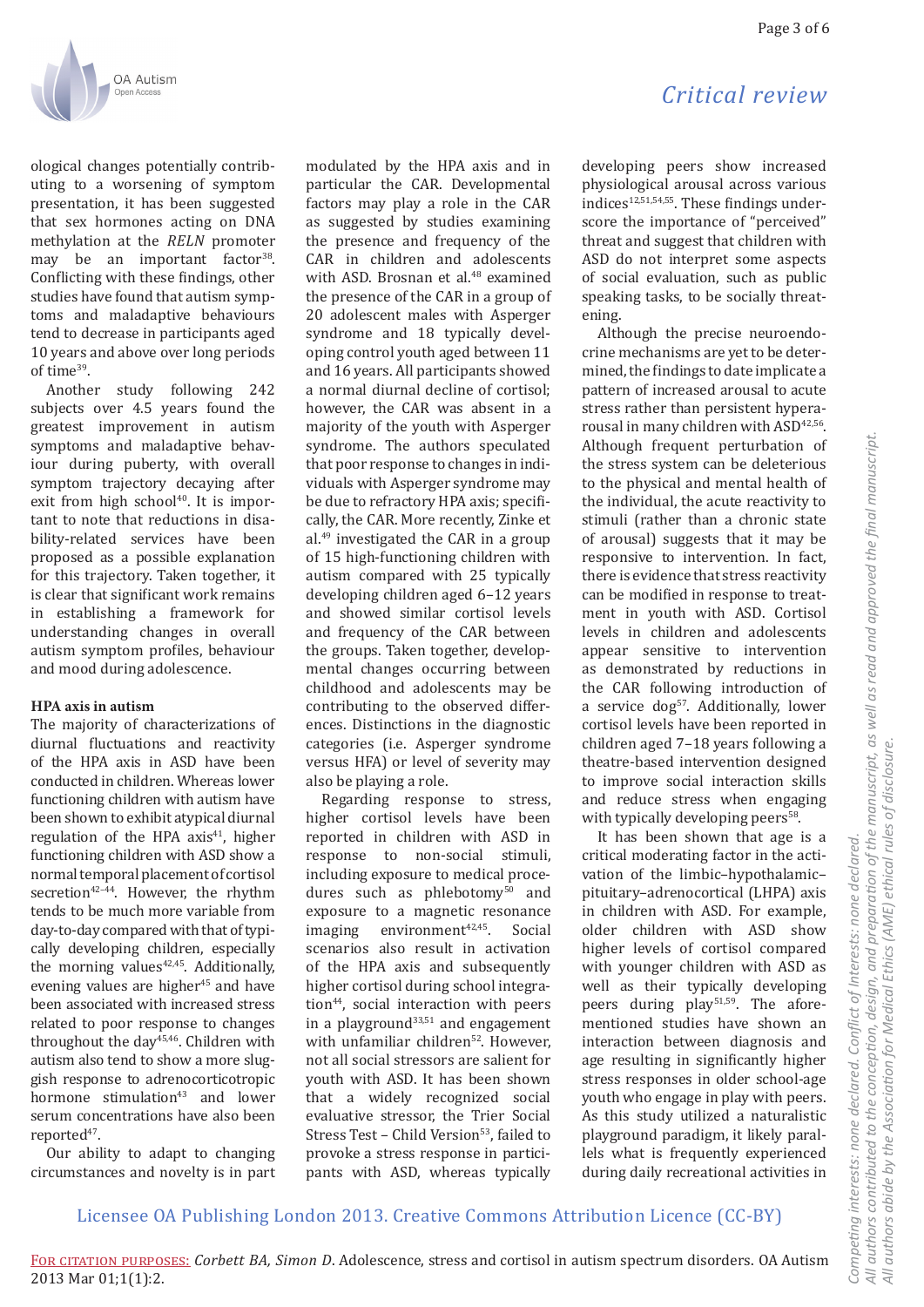

the school environment. Importantly, heightened reactivity was diminished in the younger cohort, implying less awareness of and experience with negative social encounters<sup>24</sup>. Importantly, because cortisol levels are moderated by age, they may also to some degree reflect underlying maturational factors related to developmental, social and physiological changes.

To date, the majority of the research on the circadian rhythms and responsiveness to stress of cortisol has been conducted in children with autism with relatively few studies investigating adolescents and adults<sup>60-62</sup>. Furthermore, these limited studies utilized different methodologies (e.g. blood samples versus saliva). Moreover, developmental considerations as well as distinctions between age and puberty have not been part of the investigations. Considering the literature on the LHPA axis in typical development<sup>17,18,63</sup> and the emerging literature in autism<sup>33,51</sup>, it may be predicted that stress reactivity, especially in response to social functioning, might be even more challenging for adolescents on the autism spectrum. If such is the case, what are the consequences of increased arousal and stress in this population?

### **Conclusion**

If a pattern of acute physiological arousal intensifies during the adolescent transition already shown to be more volatile, it is likely to contribute to increased risk and vulnerability. It is long established that moderate levels of arousal and stress are adaptive and even necessary for survival<sup>64,65</sup>. However, repeated, exaggerated and prolonged physiological responsivity to stressors can be deleterious and result in pronounced dysregulation of the LHPA axis<sup>66,67</sup>. Although there is no evidence that dysregulation of the LHPA axis is causally related to autism, enhanced reactivity of the system may be a developmental risk factor, specifically during the adolescent transition. As such, careful consideration of stress and anxiety in individuals with ASD is critical, especially during developmental periods marked by novel, unpredictable and social evaluation<sup>9,10</sup>. Knowledge of factors that can exacerbate or facilitate ease of transition will be far reaching in preparing adolescents with ASD for this hopeful, albeit precarious developmental milestone. Studies are underway to examine such factors with the goal of informing treatment for youth with ASD to make it less of a period of 'storm and stress' and more a time of strength and resiliency.

#### **Abbreviations list**

ASD, autism spectrum disorder; CAR, cortisol awakening response; HPA, hypothalamic-pituitary-adrenocortical; LHPA, limbic-hypothalamicpituitary-adrenocortical

#### **Acknowledgement**

This work was supported in part by the National Institute of Mental Health (grant no. R01 MH085717 awarded to BA Corbett) and by the National Institute of Child Health and Human Development (grant no. P30 HD15052 awarded to the Vanderbilt Kennedy Center).

#### **References**

1. Hall GS. Adolescence: In psychology and its relation to physiology, anthropology, sociology, sex, crime, religion, and education. Englewood Cliffs: Prentice-Hall; 1904. 2. Chrousos GP, Torpy DJ, Gold PW. Interactions between the hypothalamic-pituitary-adrenal axis and the female reproductive system: clinical implications. Ann Intern Med. 1998 Aug;129(3):229-40.

3. Spear LP. The adolescent brain and age-related behavioral manifestations. Neurosci Biobehav Rev. 2000 Jun;24(4):417-63.

4. Steinberg L, Morris AS. Adolescent development. Annu Rev Psychol. 2001;52:83-110.

5. Sisk CL, Foster DL. The neural basis of puberty and adolescence. Nat Neurosci. 2004 Oct; 7(10): 1040-7.

# Critical review

6. Romeo RD, Richardson HN, Sisk CL. Puberty and the maturation of the male brain and sexual behavior: recasting a behavioral potential. Neurosci Biobehav Rev. 2002 May; 26(3): 381-91.

7. Herman JP, Cullinan WE. Neurocircuitry of stress: central control of the hypothalamo-pituitary-adrenocortical avic Trends Neurosci. 1997 Feb; 20(2): 78-84. 8. Hennessey JW, Levine S. Stress, arousal, and the pituitary-adrenal system: a psychoendocrine hypothesis. In: Sprague JM, Epstein AN, editors. New York: Academic Press: 1979.

9. Dickerson SS, Kemeny ME. Acute stressors and cortisol responses: a theoretical integration and synthesis of laboratory research. Psychol Bull. 2004 May;130(3):355-91.

10. Mason JW. A review of psychoendocrine research on the pituitary-adrenal cortical system. Psychosom Med. 1968 Sep-Oct:30(5):576-607.

11. APA. Diagnostic and statistical manual of mental disorders, 4th ed., Text Revision (DSM-IV-TR). Washington, DC: American Psychiatric Association; 2000.

12. Lanni KE, Schupp CW, Simon D, Corbett BA. Verbal ability, social stress, and anxiety in children with autistic disorder. Autism. 2012 Mar; 16(2): 123-38.

13. Cicchetti D, Rogosch FA. A developmental psychopathology perspective on adolescence. I Consult Clin Psychol. 2002 Feb;70(1):6-20.

14. Gunnar MR, Wewerka S, Frenn K, Long ID. Griggs C. Developmental changes in hypothalamus-pituitary-adrenal activity over the transition to adolescence: normative changes and associations with puberty. Dev Psychopathol. 2009 Winter; 21(1): 69-85.

15. Adam EK. Transactions among adolescent trait and state emotion and diurnal and momentary cortisol activity in naturalistic settings. Psychoneuroendocrinology, 2006 Jun:31(5):664-79.

16. Walker EF, Walder DJ, Reynolds F. Developmental changes in cortisol secretion in normal and at-risk youth. Dev Psychopathol. 2001 Summer;13(3):  $721 - 32.$ 

17. Shirtcliff EA, Allison AL, Armstrong JM, Slattery MJ, Kalin NH, Essex MJ. Longitudinal stability and developmental properties of salivary cortisol levels and circadian rhythms from childhood to adolescence. Dev Psychobiol. 2012 Jul:54(5):493-502.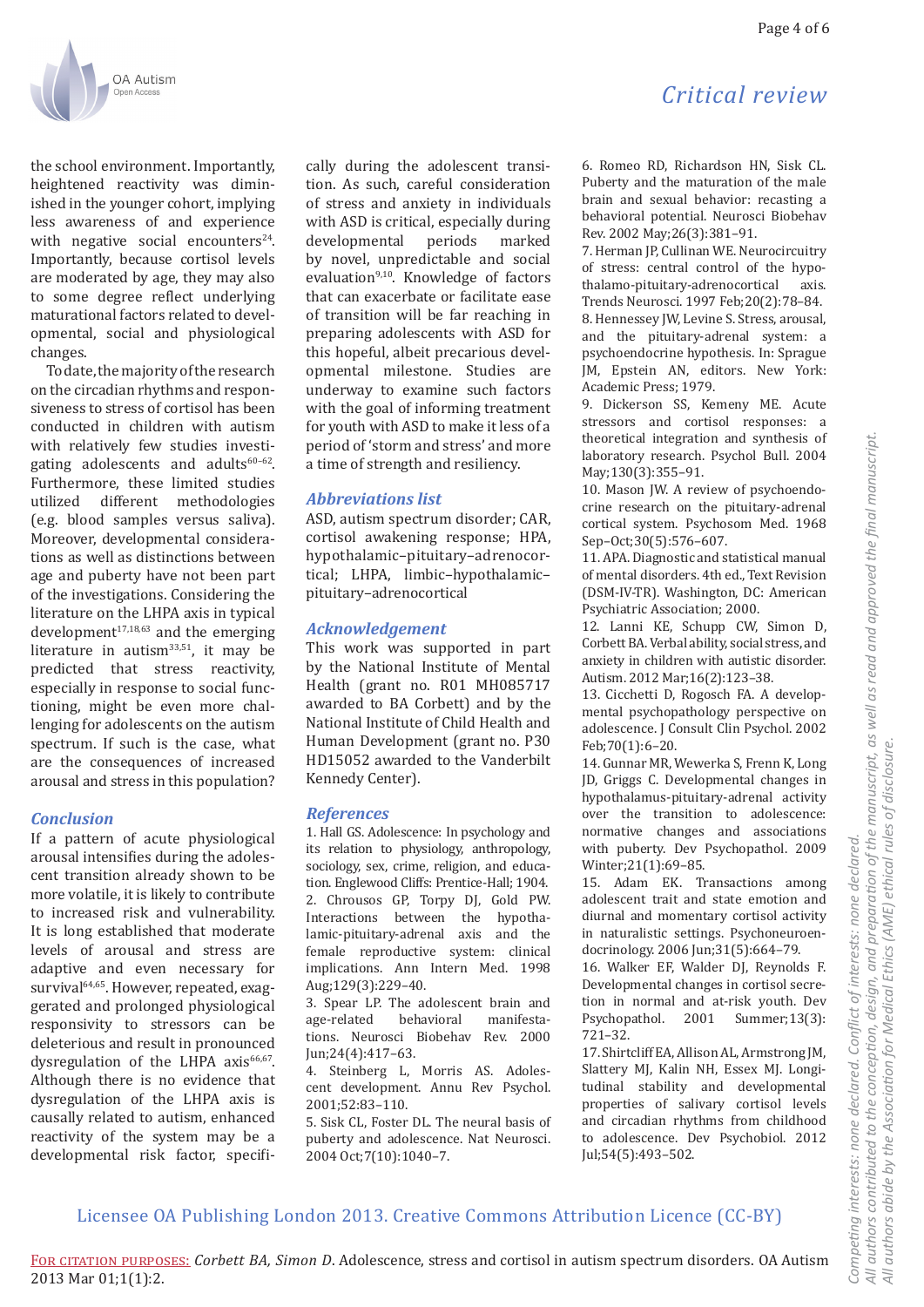### Page 5 of 6



18. Stroud LR. Foster E. Papandonatos GD. Handwerger K, Granger DA, Kivlighan KT, et al. Stress response and the adolescent transition: performance versus peer rejection stressors. Dev Psychopathol. 2009 Winter; 21(1): 47-68.

19. Sumter SR, Bokhorst CL, Miers AC, Van Pelt J, Westenberg PM. Age and puberty differences in stress responses during a public speaking task: do adolescents grow more sensitive to social evaluation? Psychoneuroendocrinology. 2010 Nov;  $35(10):1510-6$ .

20. Muris P, Merckelbach H, Ollendick T, King N, Bogie N. Three traditional and three new childhood anxiety questionnaires: their reliability and validity in a normal adolescent sample. Behav Res Ther. 2002 Jul;40(7):753-72.

21. Graber JA, Brooks-Gunn J. Expectations for and precursors to leaving home in young women. New Dir Child Dev. 1996 Spring: (71): 21-38.

22. Ladd GW. Peer rejection, aggressive or withdrawn behavior, and psychological maladjustment from ages 5 to 12: an examination of four predictive models. Child Dev. 2006 Jul-Aug; 77(4): 822-46.

23. Tantam D. The challenge of adolescents and adults with Asperger syndrome. Child Adolesc Psychiatr Clin N Am. 2003  $Jan;12(1):143-63.$ 

24. Bellini S. The development of social anxiety in adolescents with autism spectrum disorders. Focus Autism Other Dev Disabl. 2006;21(3):138-45.

25. White SW, Oswald D, Ollendick T, Scahill L. Anxiety in children and adolescents with autism spectrum disorders. Clin Psychol Rev. 2009 Apr;29(3):  $216 - 29$ .

26. de Bruin EI, Verheij F, Wiegman T, Ferdinand RF. Differences in finger length ratio between males with autism. pervasive developmental disorder-not otherwise specified, ADHD, and anxiety disorders. Dev Med Child Neurol. 2006 Dec:48(12):962-5.

27. Simonoff E, Pickles A, Charman T, Chandler S, Loucas T, Baird G. Psychiatric disorders in children with autism spectrum disorders: prevalence, comorbidity, and associated factors in a populationderived sample. J Am Acad Child Adolesc Psychiatry. 2008 Aug; 47(8): 921-9.

28. Hallett V, Lecavalier L, SukhodolskyDG, Cipriano N, Aman MG, McCracken IT, et al. Exploring the manifestations of anxiety in children with autism spec-

trum disorders. I Autism Dev Disord. 2013 Feb.

29. White SW, Roberson-Nay R. Anxiety, social deficits, and loneliness in youth with autism spectrum disorders. J Autism Dev Disord. 2009  $Iul:39(7):1006-13.$ 

30. Kuusikko S. Pollock-Wurman R. Jussila K. Carter AS. Mattila ML. Ebeling H. et al. Social anxiety in high-functioning children and adolescents with autism and Asperger syndrome. J Autism Dev Disord. 2008 Oct;38(9):1697-709.

31. Weisbrot DM, Gadow KD, DeVincent CI, Pomeroy J. The presentation of anxiety in children with pervasive developmental disorders. J Child Adolesc Psychopharmacol. 2005 Jun;15(3):477-96.

32. Corbett BA, Constantine LJ. Autism and attention deficit hyperactivity disorder: assessing attention and response control with the integrated visual and auditory continuous performance test. Child Neuropsychol. 2006 Aug; 12(4-5): 335-48.

33. Corbett BA, Schupp CW, Simon D, Ryan N, Mendoza S. Elevated cortisol during play is associated with age and social engagement in children with autism. Mol Autism. 2010;1(1):13.

34. Wood JJ, Drahota A, Sze K, Har K, Chiu A, Langer DA. Cognitive behavioral therapy for anxiety in children with autism spectrum disorders: a randomized, controlled trial. J Child Psychol Psychiatry. 2009 Mar; 50(3): 224-34.

35. White SW, Ollendick T, Albano AM, Oswald D. Johnson C. Southam-Gerow MA, et al. Randomized controlled trial: Multimodal Anxiety and Social Skill Intervention for adolescents with autism spectrum disorder. J Autism Dev Disord. 2013 Feb;43(2):382-94.

36. Gillberg C, Schaumann H. Infantile autism and puberty. J Autism Dev Disord. 1981 Dec; 11(4): 365-71.

37. Granana N. Taddeo P. Espouevs P. Nazer C. Pubertal behavioral decompensation in patients with pervasive developmental disorders. Vertex. 2010 May-Jun;21(91):245-9.

38. Lintas C, Persico AM. Neocortical RELN promoter methylation increases significantly after puberty. Neuroreport. 2010 Jan; 21(2): 114-8.

39. Shattuck PT, Seltzer MM, Greenberg JS, Orsmond GI, Bolt D, Kring S, et al. Change in autism symptoms and maladaptive behaviors in adolescents and adults with an autism spectrum disorder. I Autism Dev Disord. 2007 Oct; 37(9): 1735-47.

Critical review

40. Taylor JL, Seltzer MM. Changes in the autism behavioral phenotype during the transition to adulthood. J Autism Dev Disord. 2010 Dec; 40(12): 1431-46.

41. Hoshino Y. Yokovama F. Watanabe M, Murata S, Kaneko M, Kumashiro H. The diurnal variation and response to dexamethasone suppression test of saliva cortisol level in autistic children. Ipn J Psychiatry Neurol. 1987 Jun;41(2):  $227 - 35$ 

42. Corbett BA, Mendoza S, Abdullah M, Wegelin JA, Levine S. Cortisol circadian rhythms and response to stress in children with autism. Psychoneuroendocrinology. 2006 Jan;31(1):59-68.

43. Marinovic-Curin J, Marinovic-Terzic I, Bujas-Petkovic Z, Zekan L, Skrabic V, Dogas Z, et al. Slower cortisol response during ACTH stimulation test in autistic children. Eur Child Adolesc Psychiatry. 2008 Feb;17(1):39-43.

44. Richdale AL, Prior MR. Urinary cortisol circadian rhythm in a group of high-functioning children with autism. J Autism Dev Disord. 1992 Sep; 22(3): 433-47.

45. Corbett BA, Mendoza S, Wegelin JA, Carmean V, Levine S. Variable cortisol circadian rhythms in children with autism and anticipatory stress. J Psychiatry Neurosci. 2008;33(3):227-34.

46. Corbett BA, Schupp CW, Levine S, Mendoza S. Comparing cortisol, stress and sensory sensitivity in children with autism. Autism Res. 2009;2:32-9.

47. Curin JM. Terzic J. Petkovic ZB. Zekan L. Terzic IM, Susnjara IM. Lower cortisol and higher ACTH levels in individuals with autism. J Autism Dev Disord. 2003 Aug; 33(4): 443-8.

48. Brosnan M, Turner-Cobb J, Munro-Naan Z, Jessop D. Absence of a normal cortisol awakening response (CAR) in adolescent males with Asperger syndrome (AS). Psychoneuroendocrinology. 2009 Aug; 34(7): 1095-100.

49. Zinke K, Fries E, Kliegel M, Kirschbaum C, Dettenborn L. Children with high-functioning autism show a normal cortisol awakening response (CAR). Psychoneuroendocrinology. 2010 Nov;35(10): 1578-82.

50. Spratt EG, Nicholas JS, Brady KT, Carpenter LA, Hatcher CR, Meekins KA, et al. Enhanced cortisol response to stress in children in autism. J Autism Dev Disord. 2012 Jan; 42(1): 75-81.

FOR CITATION PURPOSES: Corbett BA, Simon D. Adolescence, stress and cortisol in autism spectrum disorders. OA Autism 2013 Mar 01;1(1):2.